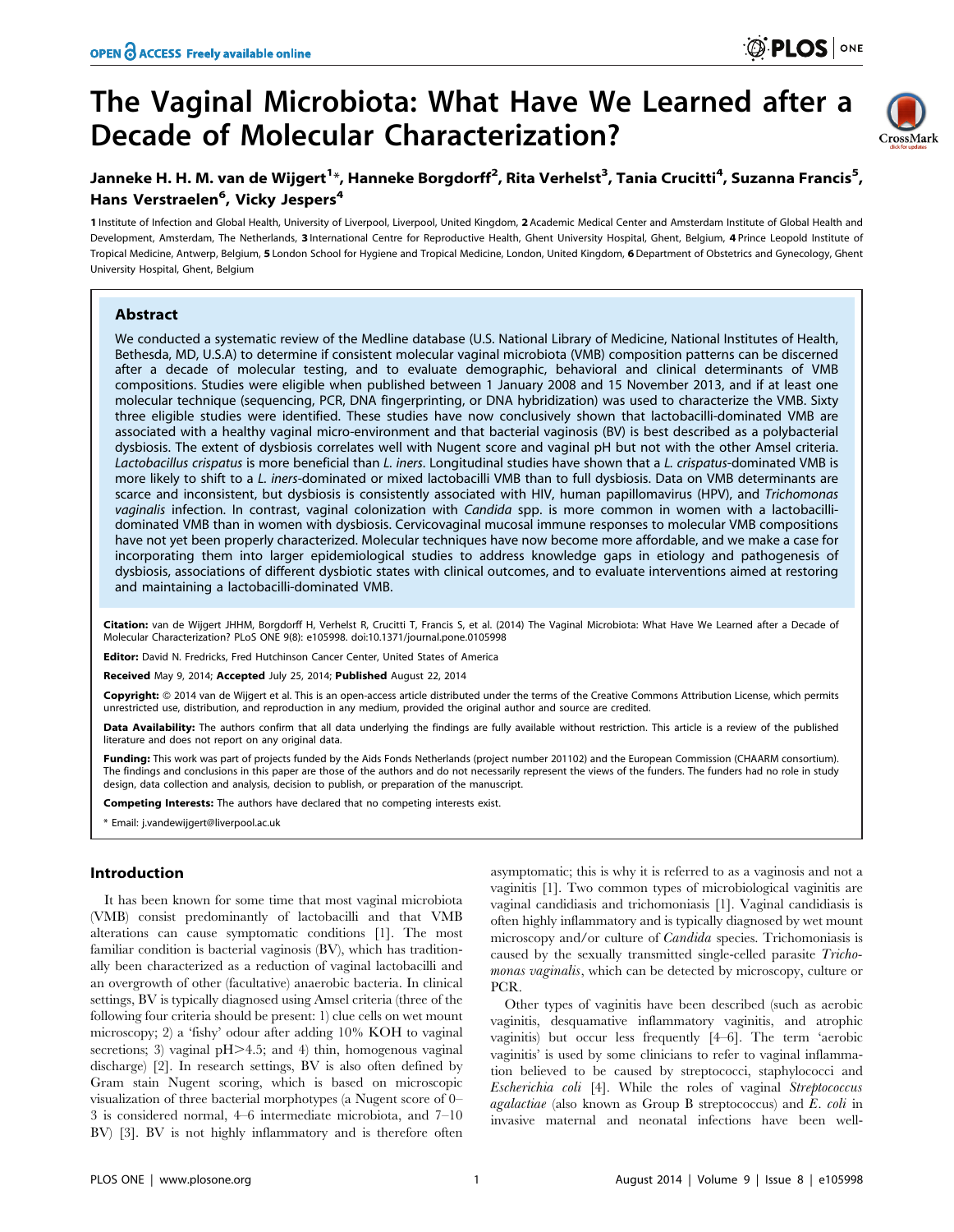documented [7], their potential roles in causing a vaginitis syndrome distinct from BV is not universally accepted.

Altered communities of micro-organisms in the vagina are not only implicated in septic postpartum and neonatal infections but also in pelvic inflammatory disease [8], miscarriage and pre-term birth [9], and increased HIV acquisition and onward transmission [10–12]. VMB alterations may therefore be of much greater public health importance than was previously assumed.

In the last decade, phylogenetic analyses of vaginal samples (mostly bacterial 16S ribosomal RNA gene sequencing) have shown that bacterial communities in the vagina are more complex than previously thought. The first study using molecular methods to characterize the VMB was published in 2002 [13]. In a review of studies conducted between 2002 and 2008, Srinivasan and colleagues concluded that BV is indeed associated with a loss of lactobacilli and the introduction and/or overgrowth of other (facultative) anaerobic bacteria, and identified important VMB bacteria that had previously been missed by culture-based methods [14]. These bacteria included species in the Lactobacillus genus (e.g. L. iners) and bacteria associated with BV (e.g. Atopobium vaginae and three bacteria in the Lachnospiraceae family temporarily named BVAB1, 2 and 3) [13,15,16].

Since 2008, high throughput molecular techniques have become more affordable and accessible, and many more VMB characterization studies have been performed. We conducted a systematic review of the published literature from 2008 to date, to synthesize current knowledge about the VMB and its determinants, and to identify research gaps.

#### Methods

We conducted a systematic review according to the PRISMA 2009 guidelines [17].

Our first objective was to determine if any consistent VMB composition patterns can be discerned after a decade of molecular testing, despite the fact that different groups have used different molecular techniques and/or operating procedures. Our second objective was to review correlations between molecular compositions, Amsel criteria, and Nugent scoring. Our third objective was to assess which determinants (sociodemographic, physiological, and behavioral risk factors, and the presence of pathogens in the genital tract) have been consistently associated with certain VMB composition patterns in different studies.

#### Search strategy and selection criteria

Eligible studies included studies that used at least one molecular technique (sequencing, PCR, DNA fingerprinting, or DNA hybridization). We only included PCR and DNA hybridization studies if multiple bacterial species or genera were assessed (either by multiple individual assays or by multiplex assays). We excluded studies that focused on viral, archaeal, fungal, or protozoal diversity, or on development of diagnostic assays. We only considered randomized controlled intervention trials if the baseline data, prior to the intervention, could be used to address one of our objectives. Article selection was based on the first objective; not all articles also addressed the second and third objectives.

We searched the Medline database (U.S. National Library of Medicine, National Institutes of Health, Bethesda, MD, U.S.A.) for articles between 1 January 2008 and 15 November 2013, limiting our search to articles written in English. We started our review in 2008 as opposed to 2002 (when the first molecular VMB data were published) because Srinivasan and Fredricks published a review of the early studies in 2008 [14]. We searched titles and abstracts using the search term 'vaginal micr\*'. Two authors

(JvdW and HB) assessed the articles for eligibility, and handsearched the reference lists of eligible articles to identify additional articles. Five authors (JvdW, HB, RV, VJ, and TC) extracted data from all eligible articles using predefined data extraction tables, which included the data categories presented in tables 1 and 2, a description of the VMB compositions and correlates that the study had identified, and study strengths and weaknesses. Each article was reviewed independently by two authors.

#### Results

#### Study selection

Our Medline database search yielded 475 results, of which 50 were eligible. We identified 20 additional eligible articles from the reference lists of the initial 50 articles. After data extraction, a further seven articles were rejected because they did not address our objectives appropriately (mostly because they focused on technical laboratory issues or diagnostic assay development). A total of 63 articles are therefore included in this review [18–80].

#### Study characteristics

Table 1 shows characteristics of the 63 articles (references are included in the table and are not repeated here). It should be noted that one article could include data from more than one data extraction category, which is why some column totals exceed 63. Most of the articles reported data from North America (31 articles), followed by Europe (13), Africa (10), Asia (9), and Central America (3). Most sample sizes were small, with only 19 articles reporting a sample size larger than 100. Most of the study populations were non-pregnant adult women of reproductive age, with or without BV as the only diagnosed condition (28 articles). Other study populations included adolescents/virgins (3 articles), pregnant women (7), postmenopausal women (5), women attending a sexual health clinic (7) or with confirmed HIV, HPV or other infections (16), female sex workers (2), women who have sex with women (WSW; 3), and women undergoing in-vitro fertilization (IVF) (2). Sequencing was the most commonly employed molecular technique; earlier studies tended to sequence DNA isolated from individual colonies obtained by bacterial culture (15 articles), whereas later studies extracted DNA directly from genital samples followed by next generation sequencing (18 studies used 454 sequencing (454 Life Sciences Corporation, Branford, CT, US) and four used other platforms). PCR was also commonly used with 19 studies using quantitative PCR (qPCR) for individual species/genera, and four studies using qualitative multiplex PCR. Other molecular techniques included DNA fingerprinting techniques (13), phylogenetic DNA microarrays (4), and hybridization to oligonucleotide probes coupled to beads (1). One of the main aims in all articles was to describe the VMB in a particular study population, and 20 articles included longitudinal data (indicated in Table 1 as longitudinal VMB changes); three articles also described cervical and/or endometrial microbiota and three rectal and/or oral reservoirs of vaginal bacteria; and 17 employed a clustering technique to characterize bacterial communities.

## Definitions used for a healthy VMB and for BV

Most of the 63 articles that we reviewed used a Nugent score of 0–3 to define a healthy VMB (26 articles), with an additional 12 using a Nugent score of 0–3 plus the presence of fewer than three Amsel criteria, and nine using a Nugent score of 0–6. Fourteen articles did not provide a definition, and the remaining 27 articles used a variety of definitions based on microscopy, vaginal pH, and clinical symptoms. In the 37 articles that described a comparison between a healthy VMB and BV, BV was mostly defined as a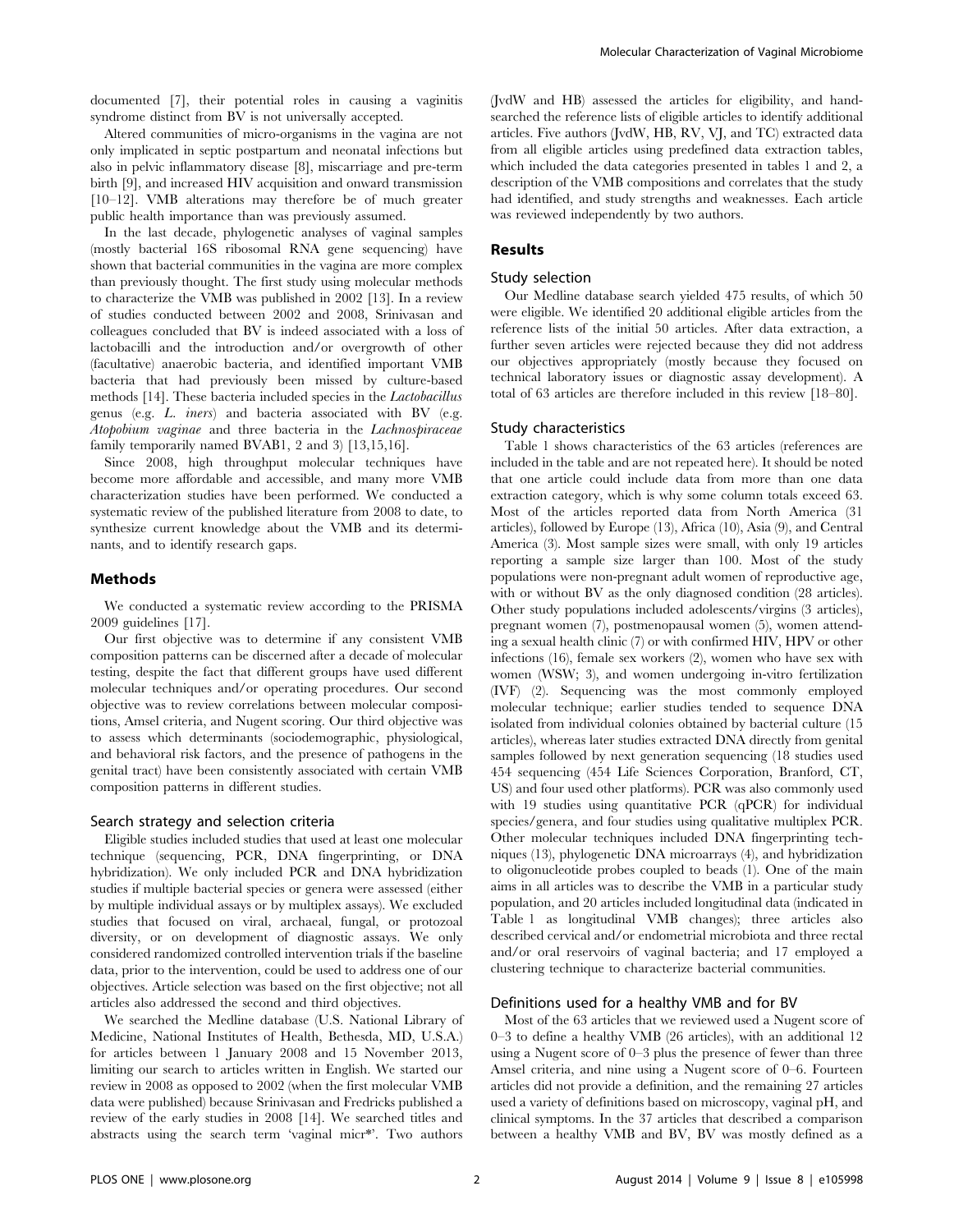Table 1. Characteristics of molecular vaginal microbiota articles published between 1 January 2008 and 15 November 2013.

|                                               |                                   | Number of<br>articles | References                                                                                              |
|-----------------------------------------------|-----------------------------------|-----------------------|---------------------------------------------------------------------------------------------------------|
| Year of                                       | 2008                              | 6                     | $18 - 23$                                                                                               |
| publication                                   | 2009                              | 11                    | $24 - 34$                                                                                               |
|                                               | 2010                              | $\overline{7}$        | $35 - 41$                                                                                               |
|                                               | 2011                              | 13                    | $42 - 54$                                                                                               |
|                                               | 2012                              | 14                    | $55 - 68$                                                                                               |
|                                               | 2013 <sup>1</sup>                 | 12                    | $69 - 80$                                                                                               |
|                                               | <b>TOTAL</b>                      | 63                    |                                                                                                         |
| Country <sup>2</sup>                          | USA & Canada                      | 31                    | 19-21, 23-25, 27, 28, 30-32, 35-39, 42, 44, 49, 59-61, 64-70, 77, 78                                    |
|                                               | Belgium                           | 6                     | 26, 33, 34, 54, 62, 63                                                                                  |
|                                               | Europe – other <sup>3</sup>       | 7                     | 18, 22, 43, 55, 72, 76, 79                                                                              |
|                                               | China                             | 6                     | 29, 41, 47, 57, 74, 80                                                                                  |
|                                               | Asia – other <sup>4</sup>         | 3                     | 35, 50, 71                                                                                              |
|                                               | South Africa                      | $\overline{4}$        | 45, 46, 53, 73                                                                                          |
|                                               | East Africa <sup>5</sup>          | 4                     | 25, 40, 48, 77                                                                                          |
|                                               | West Africa <sup>6</sup>          | $\overline{2}$        | 51, 58                                                                                                  |
|                                               | Central America <sup>7</sup>      | 3                     | 52, 56, 75                                                                                              |
|                                               | <b>TOTAL</b>                      | 66                    |                                                                                                         |
| Sample size                                   | $≤10$                             | 4                     | 28, 29, 56, 70                                                                                          |
| (women)                                       | $11 - 50$                         | 22                    | 18-20, 22, 23, 25-27, 31, 36-38, 43, 44, 48-50, 54, 59, 61, 69, 73                                      |
|                                               | $51 - 100$                        | 18                    | 24, 30, 33, 41, 45-47, 52, 55, 57, 58, 62, 63, 65, 66, 74, 78, 80                                       |
|                                               | $101 - 200$                       | 14                    | 21, 32, 34, 35, 39, 40, 53, 67, 68, 71, 75-77, 79                                                       |
|                                               | $>200^8$                          | 5                     | 42, 51, 60, 64, 72                                                                                      |
|                                               | <b>TOTAL</b>                      | 63                    |                                                                                                         |
| <b>Study</b><br>population                    | Adults, healthy or with BV        | 28                    | 19, 22, 23, 26, 28, 29, 35, 36, 38, 41-43, 50, 54, 57, 59, 60, 62-64, 67, 68, 70, 72, 73,<br>75, 79, 80 |
|                                               | Adolescents/virgins               | 3                     | 24, 25, 66                                                                                              |
|                                               | Pregnant women                    | 7                     | 33, 34, 52, 55, 58, 68, 78                                                                              |
|                                               | Postmenopausal women              | 5                     | 43, 49, 55, 57, 71                                                                                      |
|                                               | STD clinic attendees              | 7                     | 19, 37, 38, 60, 62, 65, 76                                                                              |
|                                               | Female sex workers                | $\overline{2}$        | 25, 48                                                                                                  |
|                                               | <b>WSW</b>                        | 3                     | 21, 39, 61                                                                                              |
|                                               | By HIV status                     | 11                    | 20, 30, 40, 44-46, 48, 51, 53, 58, 77                                                                   |
|                                               | By HPV/cytology status            | 5                     | 46, 56, 66, 71, 74                                                                                      |
|                                               | Women undergoing IVF              | $\overline{2}$        | 18, 69                                                                                                  |
|                                               | <b>TOTAL</b>                      | 78                    | <b>TOTAL</b>                                                                                            |
| <b>Molecular</b><br>technique <sup>2</sup>    | NGS sequencing 454 <sup>9</sup>   | 18                    | 20, 36, 41, 42, 44, 48, 56, 58-60, 64, 65, 67, 68, 70-72, 76                                            |
|                                               | NGS sequencing other <sup>9</sup> | 4                     | 40, 49, 56, 67                                                                                          |
|                                               | Culture & sequencing              | 15                    | 18, 19, 23, 28, 29, 35, 50, 53, 54, 56, 57, 69, 73, 75, 78                                              |
|                                               | qPCR                              | 19                    | 21, 26, 30, 37-39, 41, 42, 47, 51, 55, 57, 61, 62, 63, 66, 77, 79, 80                                   |
|                                               | Multiplex PCR                     | $\overline{4}$        | 27, 43, 51, 55                                                                                          |
|                                               | Fingerprinting <sup>10</sup>      | 13                    | 20, 24, 31, 33-36, 41, 43, 47, 52, 55, 74                                                               |
|                                               | Hybridisation <sup>11</sup>       | 5                     | 22, 25, 32, 45, 46                                                                                      |
|                                               | <b>TOTAL</b>                      | 78                    |                                                                                                         |
| <b>Main topic</b><br>of research <sup>2</sup> | Clustering of VMB                 | 17                    | 24, 28, 31, 35, 36, 40, 42, 48, 50, 56, 58, 60, 62, 65, 71, 72, 79                                      |
|                                               | Improving BV diagnosis            | 5                     | 30, 47, 76, 79, 80                                                                                      |
|                                               | Descriptive - other <sup>12</sup> | 27                    | 18, 21, 24, 28, 33, 35, 38, 39, 42, 48, 51, 54–56, 59, 60, 62, 63, 66, 68–70, 72, 73, 77–<br>79         |
|                                               | Longitudinal VMB changes          | 20                    | 18, 21, 23, 25, 26, 33, 38, 39, 42, 49, 54, 56, 59, 62, 63, 66, 67, 69, 77, 78                          |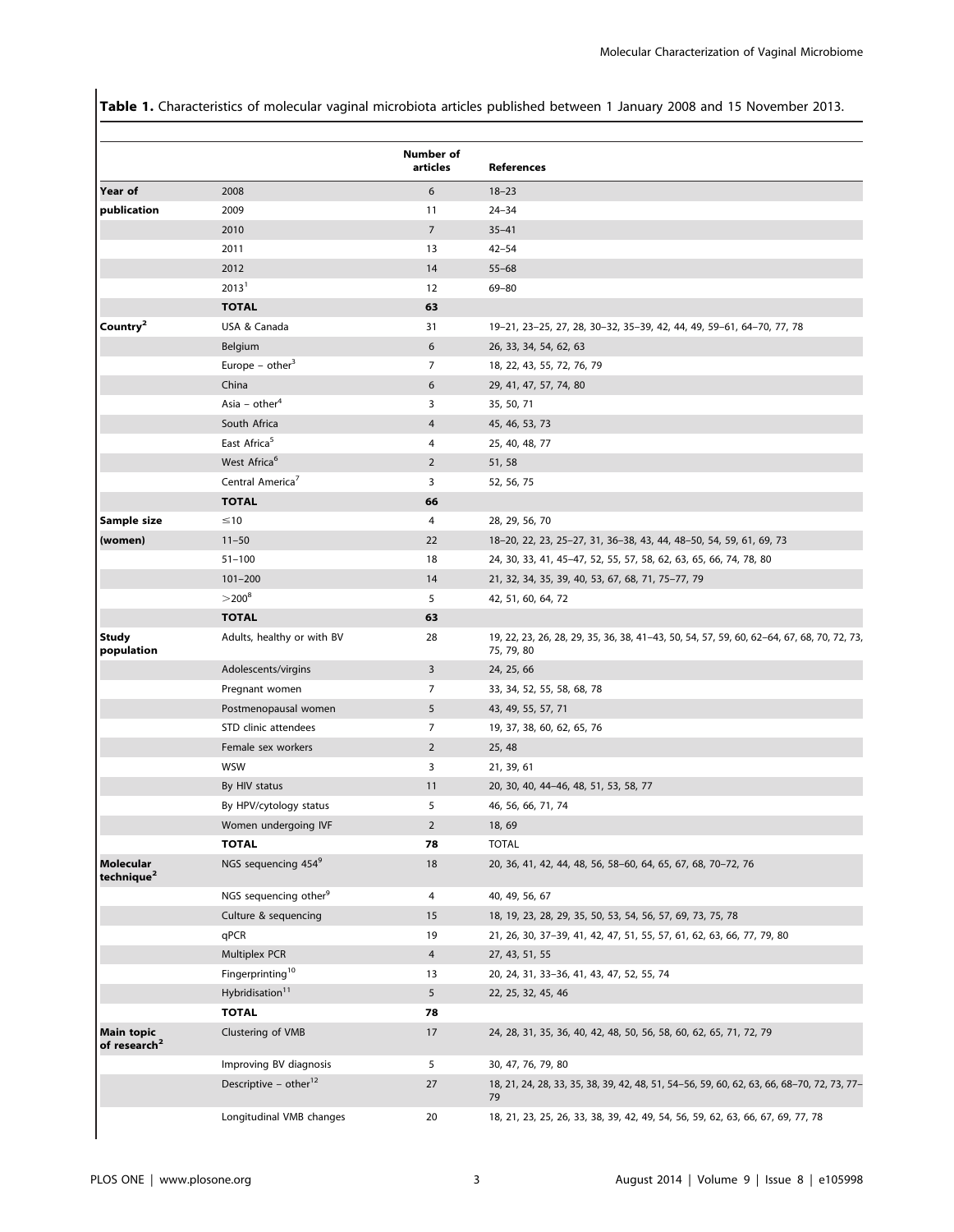#### Table 1. Cont.

|                                       |                                                              | Number of<br>articles | <b>References</b>                          |
|---------------------------------------|--------------------------------------------------------------|-----------------------|--------------------------------------------|
| Extravaginal reservoirs <sup>13</sup> |                                                              | 6                     | 34, 43, 47, 55, 56, 61                     |
|                                       | VMB associations with HIV                                    | 11                    | 20, 30, 40, 44, 45, 46, 48, 51, 53, 58, 77 |
|                                       | VMB associations with HPV                                    | 5                     | 46, 56, 66, 71, 74                         |
|                                       | VMB associations with other STIs                             | 4                     | 51, 64, 72, 79                             |
| infections <sup>14</sup>              | VMB associations with other                                  | 5                     | 27, 32, 47, 65                             |
| outcomes                              | VMB associations with non-<br>infectious reproductive health | 4                     | 32, 49, 69, 78                             |
| activation                            | VMB associations with immune                                 |                       | 22                                         |
| <b>TOTAL</b>                          |                                                              | 105                   |                                            |

BV = bacterial vaginosis; DGGE = Denaturing Gradient Gel Electrophoresis; HIV = human immunodeficiency virus; HPV = human papillomavirus; IVF = in-vitro fertilisation; LH-PCR = Length Heterogeneity PCR; NGS = next generation sequencing; qPCR = quantitative polymerase chain reaction; Randomly Amplified Polymorphic DNA (RAPD); STD clinic = sexually transmitted disease clinic; STI = sexually transmitted infection; TRLFP = Terminal Restriction Fragment Length Polymorphism; USA = United States of America; VMB = vaginal microbiota; WSW = women having sex with women.

1 Until 15 November 20131;

<sup>2</sup>One article could include more than one category;

<sup>3</sup>Europe other: Sweden (4), Greenland (1), Estonia (1), Austria (1);

4 Asia other: Japan (2), South Korea (1);

5 East Africa: Kenya (3), Tanzania (1);

<sup>6</sup>West Africa: Burkina Faso (1), Ghana, Togo, Guinea and Mali (1);

7 Central America: Mexico (2), Costa Rica (1);

<sup>8</sup>5 publications representing only 3 studies; 9 Genes sequenced: 16S rRNA gene V1–V2 (8), V2–V3 (2), V3 (2), V3–V5 (3), V4–V6 (2), V6 (2), V6–V9 (1), chaperonin gene (1), and not reported (1);

<sup>10</sup>Fingerprinting techniques used: TRFLP (5), DGGE (5), RAPD (2), and LH-PCR (1);

 $11$ Hybridisation techniques used: DNA microarray (4) and Luminex (oligonucleotides coupled to beads; 1);

<sup>12</sup>Descriptive other includes effects of race/ethnicity, pregnancy, menstrual cycle, menopause, tampon/pad use, vaginal douching, sexual debut and other sexual and

contraceptive behaviours;

 $3$ Cervical or endometrial microbiota (3) and oral and/or rectal reservoirs (3);

<sup>14</sup>Other confirmed infections: Candidiasis (2), cervicitis (1), endometritis (1), and gingivitis (1).

doi:10.1371/journal.pone.0105998.t001

Nugent score of 7–10 (20 articles), with an additional nine using a Nugent score of 7–10 plus the presence of three or more Amsel criteria, and the remaining eight using a variety of other definitions based on microscopy and clinical symptoms.

#### Vaginal bacterial communities by clustering

The 17 studies that used a clustering technique to characterize the composition of VMB bacterial communities can be subdivided into those that used comprehensive data based on next generation sequencing of DNA extracted from vaginal samples (10 articles) [36,40,42,48,56,58,60,65,71,72] and those that used less comprehensive data by sequencing DNA of bacterial culture colonies (2) [28,50], fingerprinting (3) [24,31,35], or qPCR (2) [62,79] (Table 2). The articles included different study populations and employed a variety of molecular and clustering procedures, but consistent clustering patterns can be discerned nonetheless. A total of three to nine clusters were described. The majority of studies found one cluster dominated by L. iners (15 articles) and one dominated by L. crispatus (11) (Table 2). Clusters dominated by L. *jensenii* (2 articles),  $L$ . gasseri (5), or  $G$ . vaginalis (4) were less common. Clusters containing high proportions of multiple Lactobacillus spp., or Lactobacillus spp. combined with G. vaginalis, were described in eight articles.

All studies identified at least one cluster that was not dominated by a single taxon, but contained mixtures of anaerobes with or without *Lactobacillus* spp. (Table 2). These clusters typically contained L. iners (sometimes L. gasseri) and G. vaginalis, plus mixtures of other strict or facultative anaerobic bacteria. In the ten studies that employed next generation sequencing of DNA extracted from vaginal samples, the 25 most abundant taxa consistently (in at least 50% of studies) included the following additional taxa: A. vaginae, Eggerthella spp., Mobiluncus spp., Lachnospiraceae (including the species BVAB1-3), Dialister spp., Megasphaera spp., Parvimonas (formerly Peptostreptococcus) spp., Veillonella spp., Streptococcus spp., Staphylococcus spp., Gemella spp., Prevotella spp., Porphyromonas spp., Bacteroides spp., Sneathia spp., Leptotrichia spp., Mycoplasma spp., Ureaplasma spp., and Escherichia/Shigella spp. Other bacterial taxa were often found but either in low abundance or not consistently. Most articles identified more than one cluster with mixed taxa; these clusters typically did not differ significantly in the total number or types of bacterial taxa present but they did differ in their relative proportions. We were not able to discern consistent patterns across studies. Only three of the 17 articles reported clusters dominated by streptococci, staphylococci, Proteus spp., or Escherichia/ Shigella spp. (Table 2).

#### Longitudinal VMB patterns

One of the conclusions of the Human Microbiome Project was that within-subject microbiota variation over time was lower than between-subject variation for all habitats, including the vagina [67]. Similarly, several longitudinal VMB studies showed that a majority of women have a stable VMB microbiome [23,26,54,59,62]. A study in post-menopausal women showed that the VMB is usually stable in that group as well [49]. However, while one study suggests that an increased VMB diversity is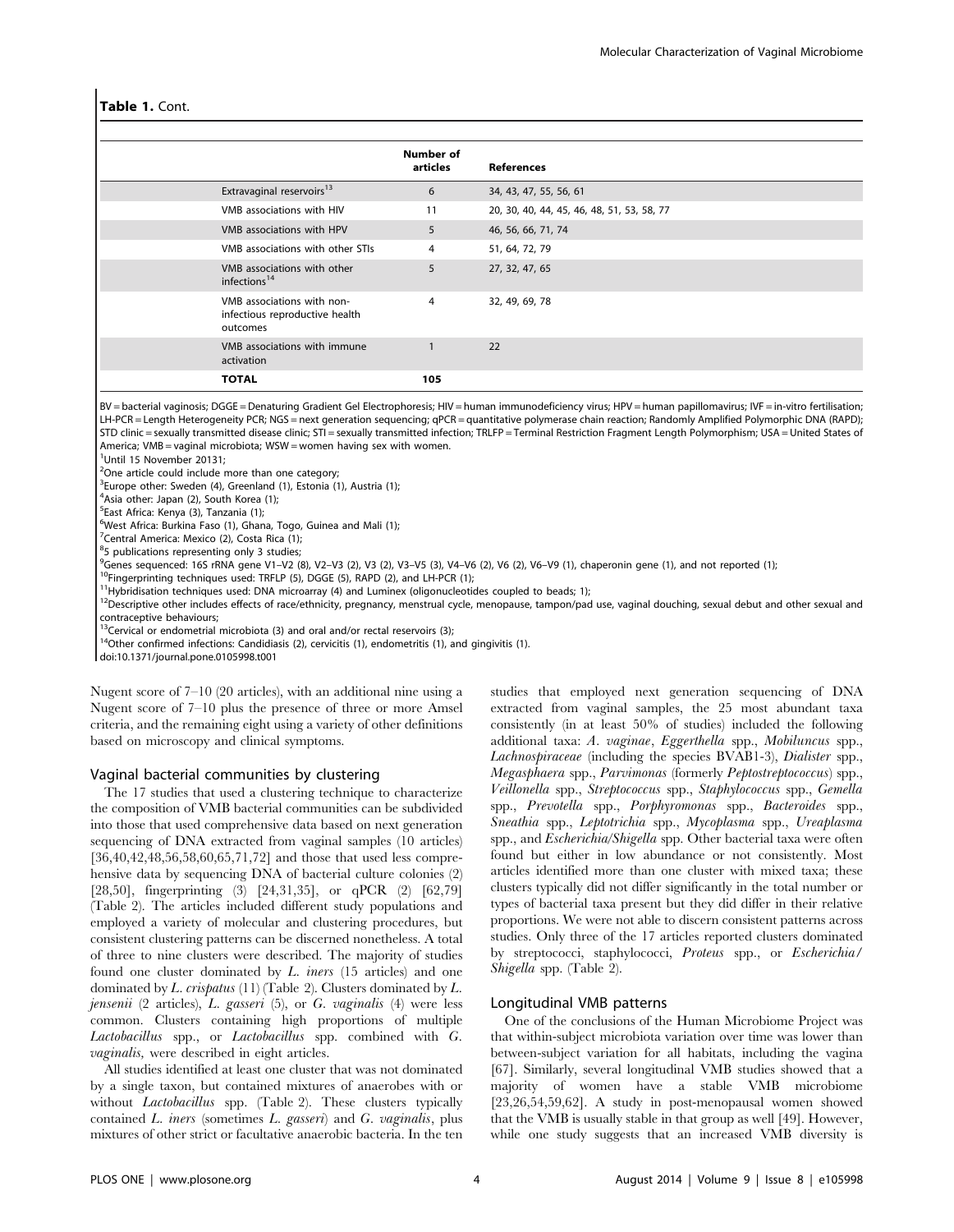Table 2. Vaginal microbiota communities identified by clustering techniques in 17 articles.

| Cluster                                                                   | Molecular techniques <sup>1</sup>                       | <b>References</b>                                             | <b>Total</b>   |
|---------------------------------------------------------------------------|---------------------------------------------------------|---------------------------------------------------------------|----------------|
| Dominated by Lactobacillus crispatus                                      | All except $qPCR2$                                      | 24, 31, 35, 36, 40, 42, 50,<br>56, 65, 71, 72                 | 11             |
| Dominated by L. iners                                                     | All                                                     | 24, 31, 35, 36, 40, 42, 48,<br>50, 56, 58, 60, 65, 71, 72, 79 | 15             |
| Dominated by L. jensenii                                                  | Direct sequencing<br>and fingerprinting                 | 35, 42                                                        | $\overline{2}$ |
| Dominated by L. gasseri                                                   | Direct sequencing and fingerprinting                    | 31, 35, 36, 42, 56                                            | 5              |
| Dominated by lactobacilli<br>but unspecified                              | Sequencing of culture colonies                          | 28                                                            |                |
| Dominated by lactobacilli<br>but multiple species                         | All                                                     | 24, 35, 60, 62, 65                                            | 5              |
| Dominated by Gardnerella vaginalis                                        | Direct sequencing and qPCR                              | 40, 48, 56, 79                                                | 4              |
| Mixture of lactobacilli<br>and G. vaginalis                               | Direct sequencing and<br>sequencing of culture colonies | 28, 40, 56                                                    | 3              |
| Mixture of lactobacilli, G. vaginalis<br>and other anaerobes <sup>3</sup> | All except qPCR                                         | 28, 31, 42, 48, 56, 58, 60, 65                                | 8              |
| Mixed anaerobes <sup>3</sup> with<br>few/no lactobacilli                  | All                                                     | 24, 28, 35, 36, 40, 50,<br>56, 58, 60, 62, 71, 72, 79         | 13             |
| Dominated by aerobes <sup>4</sup>                                         | Direct sequencing and fingerprinting                    | 35, 58, 65                                                    | 3              |

qPCR = quantitative polymerase chain reaction.

<sup>1</sup>Includes direct sequencing (next generation sequencing) of DNA extracted from vaginal samples (10), sequencing of culture colonies (2), fingerprinting (3), and qPCR (2); the 5 studies using DNA hybridisation techniques did not employ data clustering and this technique is therefore not represented in this table.

<sup>2</sup>One qPCR study only assessed *L. iners* and the other qPCR study did not find clusters dominated by just one *Lactobacillus* species.<br><sup>3</sup>Other than *Lactobacillus* spp., the 25 most abundant taxa in the 10 direct seque

<sup>3</sup>Other than Lactobacillus spp., the 25 most abundant taxa in the 10 direct sequencing studies consistently (in at least 50% of studies) include: Phylum Actinobacteria: G. vaginalis, A. vaginae, Eggerthella spp., Mobiluncus spp.; Phylum Fermicutes: Lachnospiraceae (including BVAB1-3), Dialister spp., Megasphaera spp., Parvimonas (formerly Peptostreptococcus) spp., Veillonella spp., Streptococcus spp., Staphylococcus, spp., Gemella spp.; Phylum Sfingobacteria: Prevotella spp., Porphyromonas spp., Bacteroides spp.; Phylum Fusobacteria: Sneathia spp., Leptotrichia spp.; Phylum Tenericutes: Mycoplasma spp., Ureaplasma spp.; Phylum Proteobacteria: Escherichia/Shigella spp. <sup>4</sup>Includes Streptococcus spp., Staphylococcus spp., Escherichia/Shigella spp., Proteus spp.

doi:10.1371/journal.pone.0105998.t002

associated with a decreased stability [23], others suggest that this is not necessarily the case: for example, a BV-associated VMB can be stable and persist for a long time [59]. The few articles that describe VMB transitions in molecular detail agree that women who have a L. crispatus-dominated VMB at baseline are less likely to transition to a BV-associated VMB than women who have a L. iners-dominated VMB [33,30,59]. The study that evaluated VMB transitions in the greatest detail found that a L. crispatus VMB more often transitions to a L. iners-dominated or mixed lactobacilli VMB than to a BV-associated VMB, and that a L. iners-dominated VMB compared to a L. crispatus-dominated VMB is twice as likely to transition to a BV-associated VMB [59]. Data on transitions related to L. jensenii, L. gasseri, and L. vaginalis-dominated VMBs are rare [33,59]. One study in women who had clinical BV showed that BV is more likely to be persistent when BVAB1-3, *Peptoniphilus lacrimalis*, or *Megasphaera* type 2 are present in the VMB [21].

## Extravaginal reservoirs of VMB bacteria

The Human Microbiome Project also concluded that vaginal microbial communities are relatively 'simple' at genus-level compared to oral and gut communities, but have a higher diversity of Lactobacillus spp. [67]. Solt et al. identified 673 genera in the rectum, 275 in the mouth, and 112 in the vagina [81]. Three studies assessed the presence of lactobacilli and other VMB taxa in rectal and oral specimens, as well as vaginal specimens, to test the hypothesis that the gut and mouth act as extravaginal reservoirs of VMB bacteria [34,55,61]. Lactobacilli and various BV-associated bacteria were indeed often found in the rectum, while lactobacilli were sometimes, and G. vaginalis consistently, found in the mouth. In one study, women who had high quantities of G. vaginalis in the mouth or rectum, or Megasphaera, Leptotrichia, or Sneathia spp. in the rectum, were more likely to develop clinical BV during follow-up; in contrast, women who had L. crispatus in the rectum were less likely to develop clinical BV [61].

#### VMB associations with traditional BV diagnostics

More than half of the articles (37) described molecular VMB data in relation to BV diagnosis by Amsel and/or Nugent criteria [19–23,25–27,30,32,33,37,38,40–42,45,47,48,50–

54,56,59,60,62,63,65,67,72,73,75,76,79,80]. Two important areas of consensus emerged. First, almost all women carry vaginal lactobacilli regardless of their BV status by Nugent or Amsel criteria [19,20,22,23,25,26,33,37– 42,45,47,48,54,59,60,62,63,73,76,80] but L. crispatus is predominantly found in BV-negative women [20,22,23,25,32,33,37,38,40,42,48,50,54,59,60,62,63,65,73,75,76- ,80] whereas  $L.$  iners (and to a lesser extent  $L.$  gasseri) is also found in women with intermediate microbiota or BV [21,23,25,33,37,38,40–42,47,50,54,59,60,62,63,65,73,76,79,80]. This is also reflected in correlation studies, in which L. iners correlates well with BV-associated bacteria but not with L. crispatus [56,65]. A second area of consensus is that BV diagnosis is characterized by increased bacterial diversity and the presence of the multiple taxa of (facultative) anaerobes that were described in the previous paragraph [19–23,25–27,30,32,33,37,38,40– 42,45,47,48,50–54,56,59,60,62,63,65,67,72,73,75,76,79,80].

qPCR studies consistently report a decline in overall Lactobacillus load in BV, and an increase in bacterial loads of BV-associated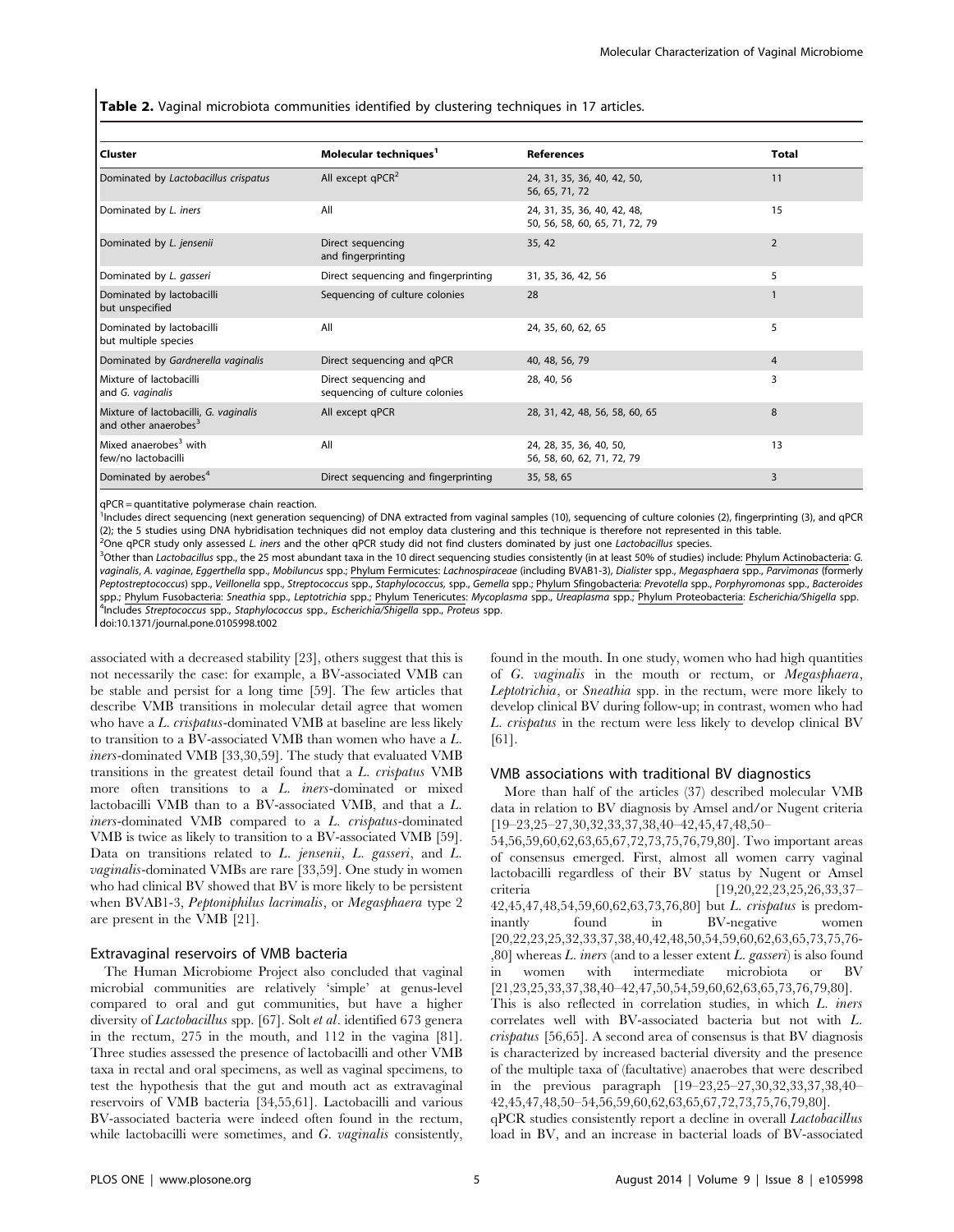bacteria [26,41,47,62,76,80]. It is not yet clear from the studies we reviewed whether BV is associated with a higher overall bacterial load than healthy lactobacilli-dominated microbiota. Importantly, several studies showed that G. vaginalis and Prevotella spp. are often found regardless of BV status by Nugent or Amsel criteria, but their abundances increase in BV; furthermore, a synergistic effect between them was noted [26,37,41,42,62,79]. The role of streptococci, staphylococci, and enterococci is generally not well described; when present, they are usually present in low abundance. One study (using DNA hybridization) reported that their presence in the VMB did not differ by BV status [32], whereas another study (also using DNA hybridization) reported higher levels in women with intermediate microbiota by Nugent score [22].

Higher bacterial diversity and/or higher levels of individual BVassociated bacteria are consistently associated with a higher vaginal pH [30,42,60,67,72,80] and Nugent score [42,47,51,80]. Vice versa, increasing abundance of lactobacilli is consistently associated with a lower vaginal pH [30,40,67,80] and Nugent score [80]. Associations with the other Amsel criteria have been less well studied, but one study found that only the Leptotrichia and Eggerthella genera were associated with all four Amsel criteria [60].

#### VMB associations with other clinical outcomes

Vaginal colonization with Candida spp. seems more common in women with a lactobacilli-dominated VMB than in women with BV [26,31,72], as had been noted previously in epidemiological studies using traditional diagnostic methods [11]. In contrast, T. vaginalis has often been strongly associated with BV in the past, and this was confirmed in a study using 454 sequencing [64]. Convincing patterns of associations between bacterial sexually transmitted infections (STIs) and the molecular composition of the VMB did not emerge, most likely due to the fact that women with bacterial STIs were often excluded or the prevalence rates were low.

Eleven studies assessed the VMB by HIV status [20,30,40,44– 46,48,51,53,58,77] and five studies by HPV status [46,56,66,71,74]. One study found no relationship between HIV and the VMB [53], but most found trends towards decreased lactobacilli (and particularly L. crispatus) [44,46,48] and increased bacterial diversity [45,51], particularly in women who had both HIV as well as BV by Nugent score [20]. Similar trends were found related to HIV-1 RNA load in the genital tract [30,77]. One study found an increased prevalence of E. coli-dominated VMB in HIV-positive women [48], and another one found increased HIV transmission from mother to child with increasing VMB diversity in the mother (although this did not reach statistical significance) [58]. HPV also seems to be associated with a reduction in lactobacilli [71] and increased VMB diversity [46,71,74]. In one study, Sneathia spp. were strongly associated with the presence of high risk HPV [71].

The cervical microbiota are similar to the VMB, except that bacterial loads are lower [47]. A comprehensive qPCR study showed that cervical bacterial diversity is highest in women with BV, followed by women with cervicitis and healthy women, with only small differences between the latter two; BV was associated with a dramatic reduction in lactobacilli in the vagina and cervix, whereas cervicitis with a reduction in the cervix only [47]. The authors conclude that the VMB does not play a large role in cervicitis. Another study found good agreement between PCR results of five BV-associated species in cervical and endometrial samples of women with pelvic inflammatory disease, although this did not reach statistical significance [27].

BV and gingivitis were also reported to be associated, with counts of P. bivia, P. disiens, M. curtisii, and M. mulieris being particularly high in women with both BV and gingivitis [32]. Finally, a lactobacilli-dominated VMB was associated with a reduced risk of pre-term birth, a higher likelihood of IVF resulting in a live birth, and a reduced risk of vaginal dryness in postmenopausal women in one study each [49,69,78].

We found only one study that correlated molecular VMB composition (using both culture and a DNA-DNA checkerboard including L. iners and 12 BV-associated species) with vaginal immune responses [22]. Total viable bacterial counts and the presence of BV-associated bacteria were positively associated with cervicovaginal IL-1 $\alpha$  and IL-1 $\beta$  (and BV-associated bacteria also with IL-6 and IL-8), whereas L. iners was negatively associated with IL-1 $\alpha$ . The relationships with secretory leukocyte protease inhibitor (SLPI) were the other way around.

## VMB associations with demographic and behavioral characteristics

Data on the association between the molecular VMB and age were inconsistent. Six studies did not find an association but four of these only included a narrow age range (exclusively reproductive age or post-menopausal women) [42,49,62,72]; one study did not find a difference between reproductive age and postmenopausal women [76] and another one did not find a difference between adolescents and women of reproductive age [24]. However, three studies that quantified multiple Lactobacillus spp. found lower overall levels, as well as reduced L. crispatus levels and Lactobacillus diversity, in post-menopausal women compared to women of reproductive age [43,55,57].

Several articles report that Black African and African-American women compared to Caucasian or Asian women are less likely to carry L. crispatus, L. jensenii, L. gasseri and/or L. vaginalis and more likely to carry L. iners, and are more likely to have a higher bacterial diversity [35,42,60,62,77,78]. One study found the same for U.S. Hispanic women [42].

Few studies found significant associations between the VMB at the molecular microbial level and sexual behavior. However, detailed sexual behavior data were mostly not collected, sample sizes were small, or analyses focused on risk factors for BV by Amsel or Nugent criteria even though bacterial molecular data were also available. One study found that the detection of prostate-specific antigen (as a marker of sexual activity within the last 48 hours) was negatively associated with L. crispatus and positively with  $L$ . iners and  $L$ . gasseri [62]. In another study, the prevalence of various BV-associated bacterial genera was increased with an increasing number of sexual partners [51]. Finally, a comprehensive study found a slight gain of G. vaginalis after sexual debut, but no significant gain of other BV-associated bacteria or loss of lactobacilli [66].

Even though most studies that evaluated the influence of the menstrual cycle were small, they consistently suggest that high levels of estradiol (assessed by phase in the menstrual cycle or in serum of IVF patients) promote lactobacilli, and particularly L. crispatus [18,59,69,70]. Studies also consistently suggest that menses is the largest disturbing factor during the menstrual cycle, with sometimes large reductions in lactobacilli [38,59,62,63], shifts from L. crispatus to L. iners [38,70], or the appearance of BVassociated bacteria, streptococci or other Gram-positive cocci [54,70]. Pregnancy, which is also accompanied by high estradiol levels, is associated with high levels of lactobacilli, particularly L. crispatus, and low bacterial diversity [55,68]. However, one study found an increasing bacterial diversity in late term pregnancies [68]. In another study, a VMB dominated by  $L$ . iners or  $L$ . gasseri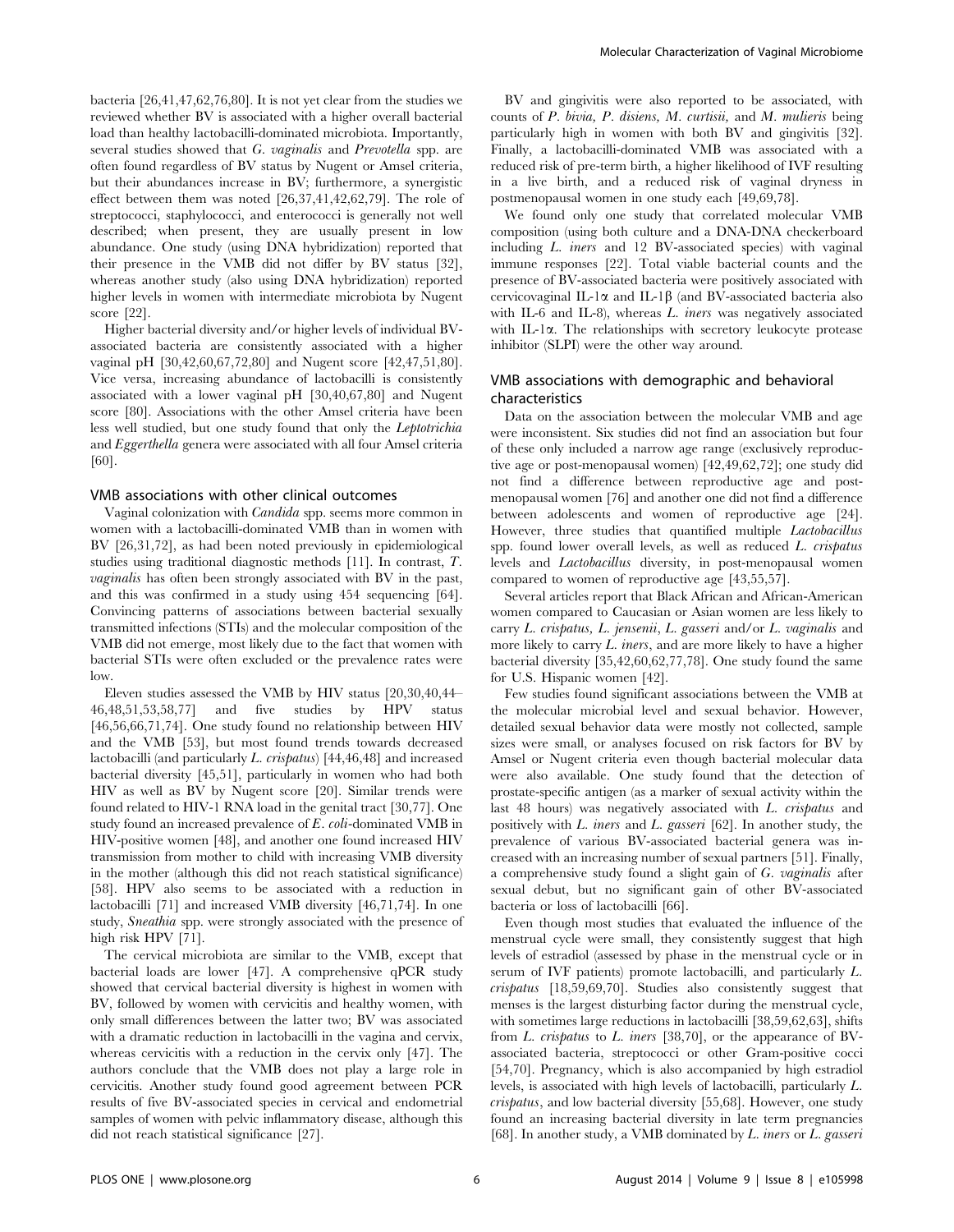in the first trimester was more likely to evolve to BV later on during pregnancy; *L. crispatus* had the opposite effect [33].

## Discussion

Despite the fact that many different molecular techniques and operating procedures with specific advantages and disadvantages have been used (reviewed in [14]) and despite the fact that these technical differences can result in under- or overrepresentation of bacterial species [82], we found several areas of consensus about the VMB composition. Studies have now conclusively shown that lactobacilli-dominated VMB are associated with a healthy vaginal micro-environment, and that BV is best described as a polybacterial dysbiosis: the Lactobacillus load decreases, and both the diversity and bacterial load of other (facultative) anaerobic bacteria increase [24,28,31,35,36,40,42,48,50,56,58,60,62,65,71,72,79]. Furthermore, the bacteria associated with this dysbiosis are now well described

[24,28,31,35,36,40,42,48,50,56,58,60,62,65,71,72,79]. Some are consistently found (G. vaginalis, A. vaginae, bacteria in the Lachnospiraceae family (including BVAB1-3), and species in the following genera: Prevotella, Eggerthella, Dialister, Megasphaera, Sneathia, Leptotrichia, Parvimonas (formerly Peptostreptococcus), Veillonella, Bacteroides, Mobiluncus, Porphyromonas, Mycoplasma, Ureaplasma, Streptococcus, Staphylococcus, Gemella, and Escherichia/Shigella) whereas others are not consistently found but can be part of a long tail of minority species. G. vaginalis and Prevotella spp. are also often present in healthy women, but their bacterial loads increase significantly in dysbiosis. Consensus is also emerging about the relative importance of different Lactobacillus species: L. iners is present in almost all women worldwide including those with dysbiosis; L. crispatus is mostly present in healthy women and might be less common in women of African or Hispanic descent; and L. jensenii, L. gasseri, and L. vaginalis are much less common [24,28,31,35,36,40,42,48,50,56,58,60,62,65,71,72,79]. Furthermore, longitudinal studies have shown that a L. crispatusdominated VMB might transition to a L. iners-dominated VMB but is less likely to transition directly to a dysbiotic state (and vice versa) [33,59]. The gut, and to a lesser extent the mouth, serve as extravaginal reservoirs of common VMB bacteria [34,55,61].

An increase of bacterial diversity and BV-associated bacteria is consistently associated with an increase in Nugent score and/or vaginal pH, but not with the other three Amsel criteria [30,42,47,51,60,67,72,80]. This is reassuring because our current knowledge about the epidemiology of vaginal dysbiosis is mostly based on Nugent scoring. A recent study by Srinivasan and colleagues, however, questioned the microbial interpretation of Nugent scoring [83]. This study showed that the Mobiluncus morphotype more likely represents BVAB-1 than *Mobiluncus* spp., and the Bacteroides morphotype more likely represents Porphyromonas and Prevotella spp than Bacteroides spp. While these are important observations, the clinical relevance is unclear because all of these bacterial species are associated with vaginal dysbiosis. The composition and significance of the intermediate Nugent category remains unclear. One molecular study suggested that this category is a transition state from a lactobacilli-dominated VMB to dysbiosis or vice versa [40], but another study found an association with VMB clusters dominated by the facultative anaerobic bacteria that have been implicated in aerobic vaginitis [4,22]. While it is important to investigate this further to allow for the proper interpretation of epidemiological studies that have used/ are using Nugent scoring to characterize the VMB, it is likely that

future studies will replace Nugent scoring by molecular VMB characterization and quantification.

We found much less consensus on VMB associations with sociodemographic, behavioral, and clinical characteristics, mostly because few studies were designed to evaluate these. Three areas of consensus stood out: Vaginal colonization with Candida spp. was consistently more common in women with a lactobacillidominated VMB than women with bacterial dysbiosis [26,31,72], infection with *Trichomonas vaginalis* is associated with vaginal dysbiosis [64], and a high level of estradiol is consistently associated with lactobacilli [18,59,69,70]. The latter is also supported by many studies that evaluated the VMB by microscopy (reviewed in [84]). The data on the associations between the VMB and HIV and HPV infection are not entirely consistent but also point in the direction of decreased lactobacilli and increased bacterial diversity when a STI is present. We recently confirmed this in a study in women at high risk of HIV and other STIs in Rwanda [85]. This study showed that women with L. crispatusdominated VMB had the lowest prevalence of HIV, HPV and herpes simplex type 2 (and had no bacterial STIs), with a slight increase in women with a L. iners-dominated VMB, and a significant increase in women with vaginal dysbiosis. A similar trend was found for HIV-1 RNA shedding in the genital tract of HIV-positive women. Since the study was cross-sectional, the temporality of these relationships remains to be elucidated.

It is worth emphasizing that the molecular studies did not identify large VMB differences between adolescent, reproductive age, and post-menopausal women [24,79], except in postmenopausal women with vaginal atrophy and dryness [49]. Postmenopausal women have lower estrogen levels, which might lead to less protection from dysbiosis. However, they no longer menstruate, and are therefore protected from the potentially negative effects of menstrual blood and increased vaginal pH on the VMB.

Our review also highlighted many research gaps. Most importantly, we still do not sufficiently understand how the VMB is established and maintained, and how bacterial dysbiosis develops and resolves. In particular, the roles of L. crispatus (which seems to inhibit dysbiosis), L. iners (which does not seem to inhibit dysbiosis), and G. vaginalis and Prevotella spp. (which are often present in healthy women in low abundance but greatly increase in abundance in the dysbiotic state) are not well understood. The role of L. iners is particularly controversial [9,86,87]. L. iners is well adapted to the vaginal niche, is present in many different types of VMBs, and often persists after antibiotic treatment. This could mean that L. iners easily tolerates the presence of other bacteria (which in turn could lead to dysbiosis), or that it helps to restore a lactobacilli-dominated VMB during and after dysbiosis and/or antibiotic treatment. One appealing hypothesis regarding the development of dysbiosis is the formation of a vaginal biofilm [88]. Current evidence suggests that G. vaginalis can be present in the vagina as dispersed bacteria or as biofilm-associated (cohesive) bacteria, with the former associated with a lower total bacterial load than the latter [89]. *In-vitro* studies suggest that when the concentration of G. vaginalis increases, it starts to adhere to the vaginal epithelium, providing a scaffolding to which other species adhere [90]. Initial human biopsy studies focused on A. vaginae as another potentially important biofilm member [91], and one study found that L. iners increases G. vaginalis adherence in-vitro (although this did not reach statistical significance) [92]. However, more research is needed to properly evaluate the potential role of all relevant lactobacilli and dysbiosis-associated bacteria in biofilm formation. Furthermore, it is not yet entirely clear whether the dispersed and cohesive forms of G. vaginalis represent different G.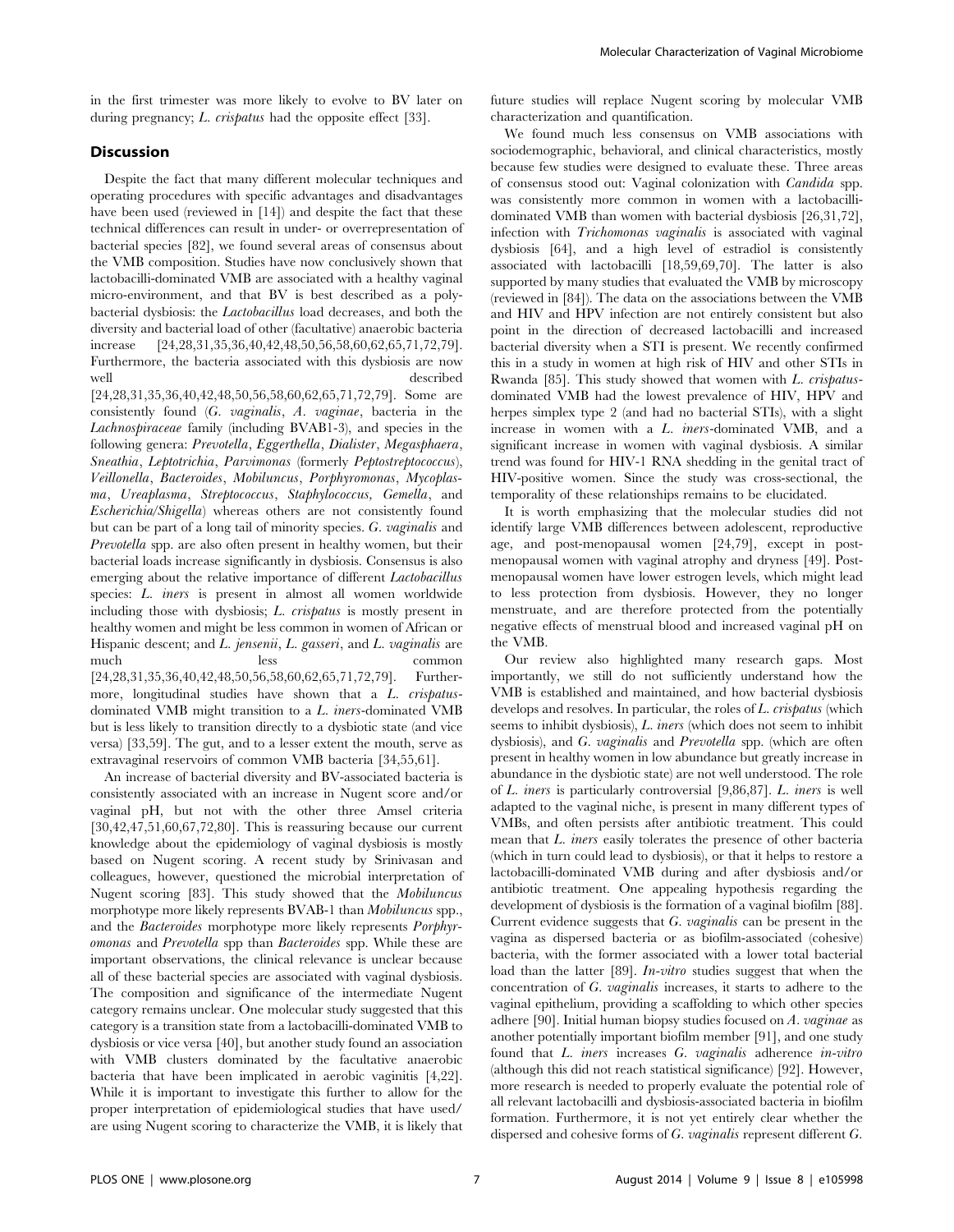vaginalis strains. Recent studies revealed that different G. vaginalis strains have different metabolic and virulence properties [93], encode different types of biofilm-associated proteins [94], and behave differently in in-vitro biofilm experiments [95]. The biofilm hypothesis might explain the high persistence and recurrence rates of dysbiosis because bacteria in the biofilm are dormant and therefore less susceptible to antibiotics [88]. In addition, the extracellular matrix surrounding the bacteria in the biofilm inhibits penetration of lactic acid, natural antimicrobial compounds, and antibiotics [88]. However, other explanations, such as reinfection by sexual partners and spore formation, might also play a role [21]. The biofilm hypothesis might also explain why *Candida* spp. more commonly overgrow when only dispersed bacteria are present and epithelial cells are exposed: Candida needs to attach to epithelial cells to thrive in the vagina [96].

Whether bacterial dysbiosis is symptomatic or not most likely depends on the degree and nature of the dysbiosis, bacterial loads, type and quantity of virulence factors expressed by bacteria, and the intensity and nature of the host's immune responses [97]. 'Thresholds' (in terms of bacterial loads and diversity) might exist. While most of the above-mentioned dysbiosis-associated bacteria are never pathogenic in immune-competent hosts, streptococci, staphylococci and E. coli can cause invasive disease when present in sufficiently high abundance. S. agalactiae has been particularly well studied in that regard, and studies have indeed shown that the greater the density of colonization, the greater the probability of invasive disease in postpartum women and their neonates [98]. Only three molecular studies included in our review reported VMB clusters dominated by streptococci, staphylococci, and/or E. coli [35,58,65] but many additional studies showed presence of these bacteria in low abundance; this is in agreement with studies using selective culture media [7]. In-vitro studies confirm that S. agalactiae only inhibits growth of other bacteria at concentrations higher than  $10^9$  colony forming units per ml (but does not inhibit S. aureus and E. coli), and such high concentrations are rarely seen in vivo [98]. If aerobic vaginitis is defined as a VMB composition dominated by these bacteria, we conclude that it does exist but is not common. Future studies of invasive infections by streptococci, staphylococci, and E. coli should determine vaginal concentrations and not just vaginal presence.

We also do not yet sufficiently understand the metabolic synergies and dependencies of the various bacterial communities that are commonly found in the vagina. Recent studies have focused on L. iners, which is present in almost all women worldwide, in healthy and dysbiotic states. These studies suggest that  $L$ . *iners* is highly adapted to the vaginal compartment [9,86], but it differentially expresses over 10% of its genome in dysbiotic compared to healthy states, with increased expression of a cytolysin, mucin, glycerol transport and related metabolic enzymes [87]. These changes likely result in the production of succinate and other short-chain fatty acids as the end product of metabolism as opposed to lactic acid, leading to an increased vaginal pH. L. iners might also be the first Lactobacillus species to recover after dysbiosis [59], which suggests a bidirectional relationship between L. iners and vaginal pathogens or dysbiosis. Other studies have noted synergistic effects between G. vaginalis and Prevotella spp., perhaps due to metabolic dependencies [91,98]. At the moment,

#### References

- 1. Holmes KK, Sparling PF, Stamm WE, Piot P, Wasserheit JN, et al. (2008) Sexually Transmitted Diseases. 4<sup>th</sup> edn New York: McGraw-Hill Medical.
- 2. Amsel R, Totten PA, Spiegel CA, Chen KCS, Eschenbach D, et al. (1983) Nonspecific vaginitis: diagnostic criteria and microbial and epidemiologic associations. Am J Med 74: 14–22.

metagenomic studies of vaginal bacteria are ongoing but difficult to conduct because the public sequence databases do not yet contain all relevant bacterial genomes.

While molecular techniques have significantly improved our understanding of the VMB, some limitations should be noted. Molecular techniques detect viable as well as non-viable organisms, some cannot reliably differentiate species within a genus, some cannot adequately detect minority species, and most are not fully quantitative. We have taken this into account in our data interpretations as much as possible. Furthermore, even when the same molecular techniques were used, different laboratories used different operating procedures. Not all of these are important, but some (such as DNA extraction methods, amplification platform, choice of amplification target or of variable 16S region, choice or design of primers, and the presence or absence of proper negative controls to detect contamination) might result in significant interlaboratory variation [14]. We were fully aware of these limitations and therefore focused this review on areas of consensus.

Now that the VMB of women with and without dysbiosis in different parts of the world have been well described, and molecular techniques have become more accessible and affordable, we believe that the time has come to incorporate these techniques into larger epidemiological studies with clinical outcomes. These studies should investigate the etiology and pathogenesis research gaps that were outlined above, but also possible transmission patterns of VMB bacteria, and the temporal relationships between the VMB and adverse reproductive health outcomes, such as HIV/STIs, pelvic inflammatory disease, adverse pregnancy outcomes, and invasive infections in pregnant/postpartum women and their neonates. At the moment, most treatment guidelines only advise clinicians to treat symptomatic vaginal dysbiosis, but this might have to be re-evaluated in specific at risk population groups (such as pregnant women or women highly exposed to HIV) if dysbiosis is identified as a strong risk factor for adverse outcomes in sufficiently powered longitudinal studies. In parallel, interventions that prevent dysbiosis, disrupt biofilms, and restore and maintain lactobacilli-dominated microbiota, should continue to be optimized and tested. The VMB studies discussed in this review have provided us with the tools to properly evaluate the safety and efficacy of such interventions. If safe, efficacious and affordable interventions are identified, they could potentially have a significant public health impact.

## Supporting Information

Checklist S1 PRISMA checklist. (DOCX)

Diagram S1 PRISMA Flow-Diagram. (DOC)

## Author Contributions

Contributed to the writing of the manuscript: JvdW. Conceived the idea for this systematic review: JvdW. Selected the articles: JvdW HB. Extracted the data: JvdW HB VJ RV TC. Reviewed and commented on the manuscript: JvdW HB VJ RV TC SF HV.

- 3. Nugent RP, Krohn MA, Hillier SL (1991) Reliability of diagnosing bacterial vaginosis is improved by a standardized method of Gram stain interpretation. J Clin Microbiol 29: 297–301.
- 4. Donders GGG, Vereecken A, Bosmans E, Dekeersmaecker A, Salembier G, et al. (2002) Definition of a type of abnormal vaginal flora that is distinct from bacterial vaginosis: aerobic vaginitis. BJOG 109: 34–43.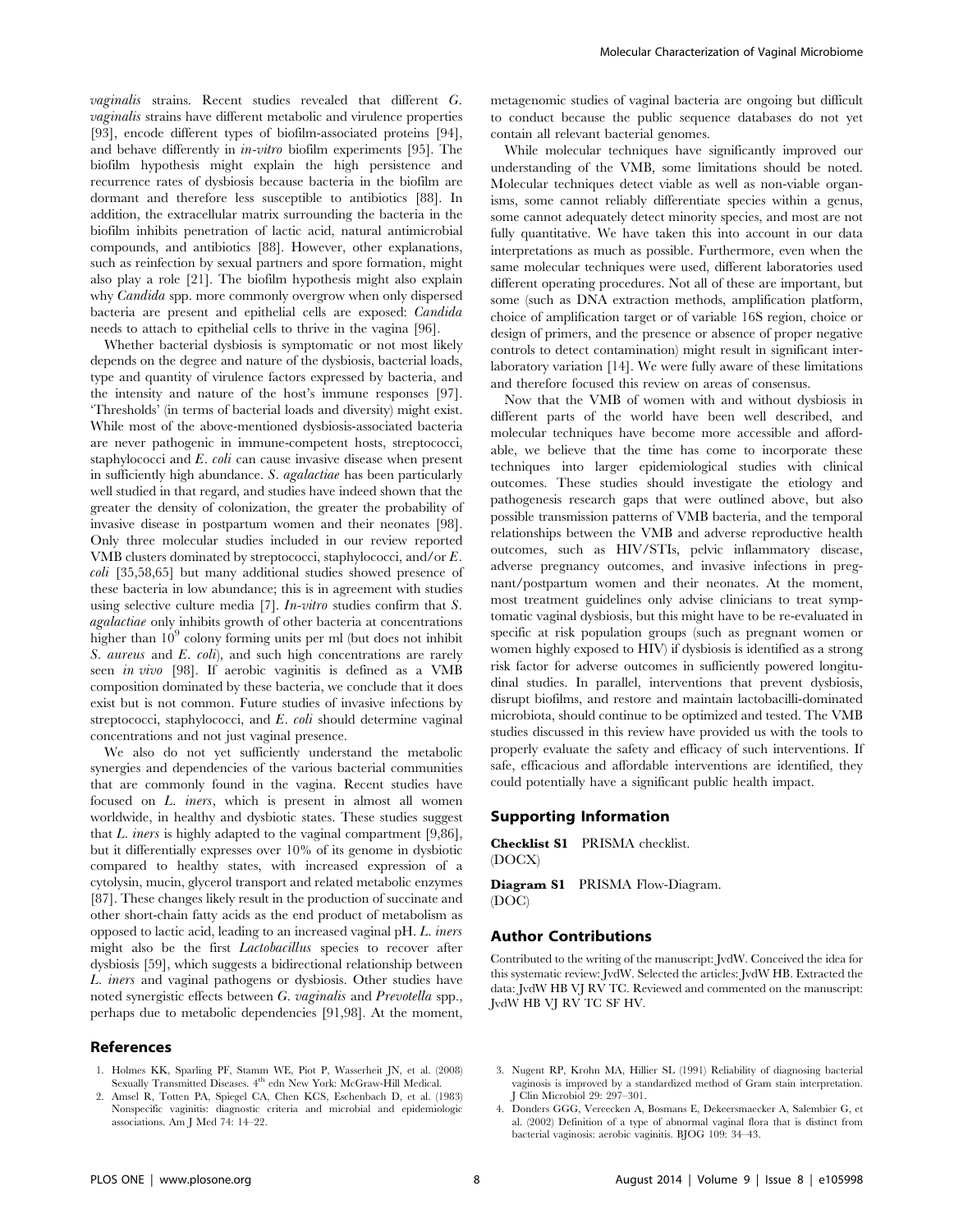- 6. Verstraelen H, Verhelst R, Vaneechoutte M, Temmerman M (2011) Group A streptococcal vaginitis: an unrecognized cause of vaginal symptoms in adult women. Arch Gynecol Obstet 284: 95–98.
- 7. Verani JR, McGee L, Schrag SJ (2010) Prevention of perinatal group B streptococcal disease–revised guidelines from CDC, 2010. MMWR Recomm Rep 59: 1–36.
- 8. Taylor BD, Darville T, Haggerty CL (2013) Does bacterial vaginosis cause pelvic inflammatory disease? Sex Transm Dis 40: 117–122.
- 9. Li J, McCormick J, Bocking A, Reid G (2012) Importance of vaginal microbes in reproductive health. Reprod Sci 19: 235–242.
- 10. Sha BE, Zariffard MR, Wang QJ, Chen HY, Bremer J, et al. (2005) Female genital-tract HIV load correlates inversely with Lactobacillus species but positively with bacterial vaginosis and Mycoplasma hominis. J Infect Dis 191: 25–32.
- 11. van de Wijgert J, Morrison C, Cornelisse P, Munjoma M, Moncada J, et al. (2008) Bacterial vaginosis and vaginal yeast, but not vaginal cleansing, increase HIV-1 acquisition in African women. J Acquir Immune Defic Syndr 8: 203– 210.
- 12. Hayes R, Watson-Jones D, Celum C, van de Wijgert J, Wasserheit J (2010) Treatment of sexually transmitted infections for HIV prevention: end of the road or new beginning? AIDS 24: S15–S26.
- 13. Burton JP, Reid G (2002) Evaluation of the bacterial vaginal flora of 20 postmenopausal women by direct (Nugent score) and molecular (polymerase chain reaction and denaturing gradient gel electrophoresis) techniques. J infect Dis 186: 1770–1780.
- 14. Srinivasan S, Fredricks DN (2008) The human vaginal bacterial biota and bacterial vaginosis. Interdiscip Perspect Infect Dis 2008: 750479. doi:10.1155/ 2008/750479.
- 15. Verhelst R, Verstraelen H, Claeys G, Verschraegen G, Delanghe J, et al. (2004) Cloning of 16S rRNA genes amplified from normal and disturbed vaginal microflora suggests a strong association between Atopobium vaginae, Gardnerella vaginalis and bacterial vaginosis. BMC Microbiol 4: 16. doi:10.1186/1471- 2180-4-16.
- 16. Fredricks DN, Fiedler TL, Marrazzo JM (2005) Molecular identification of bacteria associated with bacterial vaginosis. N Engl J Med 353: 1899–1911.
- 17. Moher D, Liberati A, Tetzlaff J, Altman DG, and the PRISMA Group (2009) Preferred reporting items for systematic reviews and meta-analyses: the PRISMA statement. PLoS Med 6: e1000097. doi:10.1371/journal.pmed.1000097.
- 18. Jakobsson T, Forsum U (2008) Changes in the predominant human lactobacillus flora during in vitro fertilization. Ann Clin Microbiol Antimicrob 7: 14. doi:10.1186/1476-0711-7-14.
- 19. Oakley BB, Fiedler TL, Marrazzo JM, Fredricks DN (2008) Diversity of human vaginal bacterial communities and associations with clinically defined bacterial vaginosis. Appl Environ Microbiol 74: 4898–4909.
- 20. Spear GT, Sikaroodi M, Zariffard MR, Landay AL, French AL, et al. (2008) Comparison of the diversity of the vaginal microbiota in HIV-infected and HIVuninfected women with or without bacterial vaginosis. J Infect Dis 198: 1131– 1140.
- 21. Marrazzo JM, Thomas KK, Fiedler TL, Ringwood K, Fredricks DN (2008) Relationship of specific vaginal bacteria and bacterial vaginosis treatment failure in women who have sex with women. Ann Intern Med 149: 20–8.
- 22. Nikolaitchouk N, Andersch B, Falsen E, Strömbeck L, Mattsby-Baltzer I (2008) The lower genital tract microbiota in relation to cytokine-, SLPI- and endotoxin levels: application of checkerboard DNA-DNA hybridization (CDH). APMIS 116: 263–77.
- 23. Wertz J, Isaacs-Cosgrove N, Holzman C, Marsh TL (2008) Temporal shifts in microbial communities in nonpregnant African-American women with and without bacterial vaginosis. Interdiscip Perspect Infect Dis 2008: 181253. doi:10.1155/2008/181253.
- 24. Yamamoto T, Zhou X, Williams CJ, Hochwalt A, Forney LJ (2009) Bacterial populations in the vaginas of healthy adolescent women. J Pediatr Adolesc Gynecol 22: 11–18.
- 25. Dumonceaux TJ, Schellenberg J, Goleski V, Hill JE, Jaoko W, et al. (2009) Multiplex detection of bacteria associated with normal microbiota and with bacterial vaginosis in vaginal swabs by use of oligonucleotide-coupled fluorescent microspheres. J Clin Microbiol 47: 4067–4077.
- 26. Biagi E, Vitali B, Pugliese C, Candela M, Donders GG, et al. (2009) Quantitative variations in the vaginal bacterial population associated with asymptomatic infections: a real-time polymerase chain reaction study. Eur J Clin Microbiol Infect Dis 28: 281-285.
- 27. Haggerty CL, Totten PA, Ferris M, Martin DH, Hoferka S, et al. (2009) Clinical characteristics of bacterial vaginosis among women testing positive for fastidious bacteria. Sex Transm Infect 85: 242–248.
- 28. Kim TK, Thomas SM, Ho M, Sharma S, Reich CI, et al. (2009) Heterogeneity of vaginal microbial communities within individuals. J Clin Microbiol 47: 1181– 1189.
- 29. Shi Y, Chen L, Tong J, Xu C (2009) Preliminary characterization of vaginal microbiota in healthy Chinese women using cultivation-independent methods. J Obstet Gynaecol Res 35: 525–532.
- 30. Mitchell C, Moreira C, Fredricks D, Paul K, Caliendo AM, et al. (2009) Detection of fastidious vaginal bacteria in women with HIV infection and

bacterial vaginosis. Infect Dis Obstet Gynecol 2009: 236919. doi:10.1155/2009/ 236919.

- 31. Zhou X, Westman R, Hickey R, Hansmann MA, Kennedy C, et al. (2009) Vaginal microbiota of women with frequent vulvovaginal candidiasis. Infect Immun 77: 4130–4135.
- 32. Persson R, Hitti J, Verhelst R, Vaneechoutte M, Persson R, et al. (2009) The vaginal microflora in relation to gingivitis. BMC Infect Dis 9: 6. doi:10.1186/ 1471-2334-9-6.
- 33. Verstraelen H, Verhelst R, Claeys G, De Backer E, Temmerman M, et al. (2009) Longitudinal analysis of the vaginal microflora in pregnancy suggests that L. crispatus promotes the stability of the normal vaginal microflora and that L. gasseri and/or L. iners are more conducive to the occurrence of abnormal vaginal microflora. BMC Microbiol 9: 116. doi:10.1186/1471-2180-9-116.
- 34. El Aila NA, Tency I, Claeys G, Verstraelen H, Saerens B, et al. (2009) Identification and genotyping of bacteria from paired vaginal and rectal samples from pregnant women indicates similarity between vaginal and rectal microflora. BMC Infect Dis 9: 167. doi:10.1186/1471-2334-9-167.
- 35. Zhou X, Hansmann MA, Davis CC, Suzuki H, Brown CJ, et al. (2010) The vaginal bacterial communities of Japanese women resemble those of women in other racial groups. FEMS Immunol Med Microbiol 58: 169–181.
- 36. Forney LJ, Gajer P, Williams CJ, Schneider GM, Koenig SS, et al. (2010) Comparison of self-collected and physician-collected vaginal swabs for microbiome analysis. J Clin Microbiol 48: 1741–1748.
- 37. Zozaya-Hinchliffe M, Lillis R, Martin DH, Ferris MJ (2010) Quantitative PCR assessments of bacterial species in women with and without bacterial vaginosis. J Clin Microbiol 48: 1812–1819.
- 38. Srinivasan S, Liu C, Mitchell CM, Fiedler TL, Thomas KK, et al. (2010) Temporal variability of human vaginal bacteria and relationship with bacterial vaginosis. PLoS One 5: e10197. Doi:10.1371/journal.pone.0010197.
- 39. Marrazzo JM, Thomas KK, Fiedler TL, Ringwood K, Fredricks DN (2010) Risks for acquisition of bacterial vaginosis among women who report sex with women: a cohort study. PLoS One 5: e11139. doi:10.1371/journal. pone.0011139.
- 40. Hummelen R, Fernandes AD, Macklaim JM, Dickson RJ, Changalucha J, et al. (2010) Deep sequencing of the vaginal microbiota of women with HIV. PLoS One 5: e12078. doi:10.1371/journal.pone.0012078.
- 41. Ling Z, Kong J, Liu F, Zhu H, Chen X, et al. (2010) Molecular analysis of the diversity of vaginal microbiota associated with bacterial vaginosis. BMC Genomics 11: 488. doi:10.1186/1471-2164-11-488.
- 42. Ravel J, Gajer P, Abdo Z, Schneider GM, Koenig SS, et al. (2011) Vaginal microbiome of reproductive-age women. Proc Natl Acad Sci USA (Suppl 1): 4680–4687.
- 43. Gustafsson RJ, Ahrne S, Jeppsson B, Benoni C, Olsson C, et al. (2011) The Lactobacillus flora in vagina and rectum of fertile and postmenopausal healthy Swedish women. BMC Women's Health 11: 17. doi:10.1186/1472-6874-11-17.
- 44. Spear GT, Gilbert D, Landay AL, Zariffard R, French AL, et al. (2011) Pyrosequencing of the genital microbiotas of HIV-seropositive and -seronegative women reveals Lactobacillus iners as the predominant Lactobacillus species. Appl Environ Microbiol 77: 378–381.
- 45. Dols JA, Smit PW, Kort R, Reid G, Schuren FH, et al. (2011) Microarray-based identification of clinically relevant vaginal bacteria in relation to bacterial vaginosis. Am J Obstet Gynecol 204: 305.e1–7. doi:10.1016/j.ajog.2010.11.012.
- 46. Dols JAM, Reid G, Kort R, Reid G, Schuren FH, et al. (2011) PCR-based identification of eight Lactobacillus species and 18 hr-HPV genotypes in fixed cervical samples of South African women at risk of HIV and BV. Diagn Cytopathol 40: 472–477.
- 47. Ling Z, Liu X, Chen X, Zhu H, Nelson KE, et al. (2011) Diversity of cervicovaginal microbiota associated with female lower genital tract infections. Microb Ecol 61: 704–714.
- 48. Schellenberg JJ, Links MG, Hill JE, Dumonceaux TJ, Kimani J, et al. (2011) Molecular definition of vaginal microbiota in East African commercial sex workers. Appl Environ Microbiol 77: 4066–4074.
- 49. Hummelen R, Macklaim JM, Bisanz JE, Hammond JA, McMillan A, et al. (2011) Vaginal microbiome and epithelial gene array in post-menopausal women with moderate to severe dryness. PLoS One 6: e26602. Doi:10.1371/ journal.pone.0026602.
- 50. Yoshimura K, Morotomi N, Fukuda K, Nakano M, Kashimura M, et al. (2011) Intravaginal microbial flora by the 16S rRNA gene sequencing. Am J Obstet Gynecol 205: 235.e1–9. doi:10.1016/j.ajog.2011.04.018.
- 51. Pépin J, Deslandes S, Giroux G, Sobéla F, Khonde N, et al. (2011) The complex vaginal flora of West African women with bacterial vaginosis. PLoS One 6: e25082. doi:10.1371/journal.pone.0025082.
- 52. Hernández-Rodríguez C, Romero-González R, Albani-Campanario M, Figueroa-Damia´n R, Meraz-Cruz N, et al. (2011) Vaginal microbiota of healthy pregnant Mexican women is constituted by four Lactobacillus species and several vaginosis-associated bacteria. Infect Dis Obstet Gynecol 2011: 851485. doi:10.1155/2011/851485.
- 53. Damelin LH, Paximadis M, Mavri-Damelin D, Birkhead M, Lewis DA, et al. (2011) Identification of predominant culturable vaginal Lactobacillus species and associated bacteriophages from women with and without vaginal discharge syndrome in South Africa. J Med Microbiol 60(Pt 2): 180–183. doi:10.1099/ imm.0.024463-0.